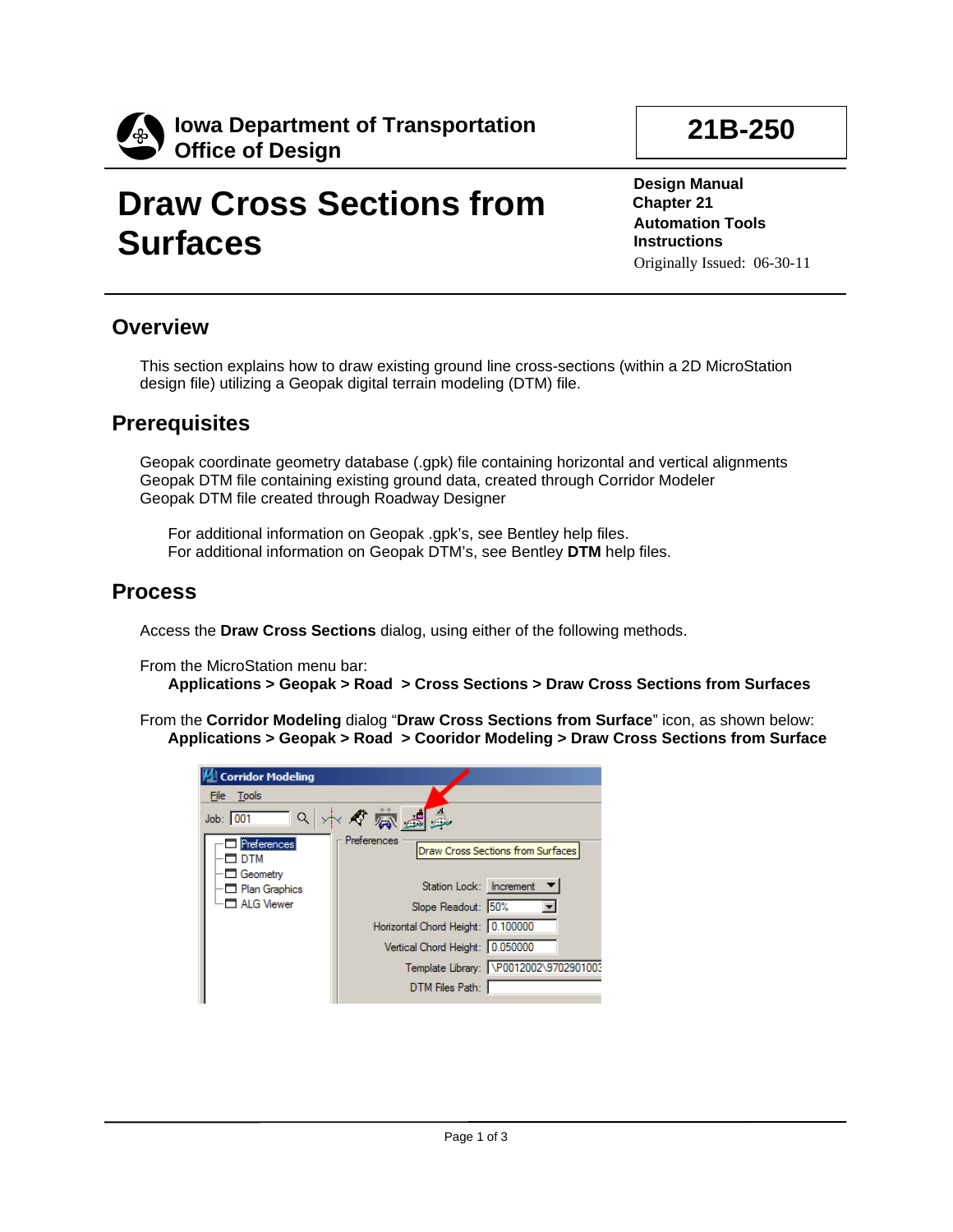Either of the above two described methods should produce the **Draw Cross Sections** dialog, as shown at the right.

| $\Box$ $\Box$<br><b>Draw Cross Sections</b>  |
|----------------------------------------------|
| File Edit Update Options                     |
| Job Number: 001   Chain: ML CS<br>▼<br>Draw  |
| DP Origin                                    |
| XS Cells   Surfaces                          |
| Pattern                                      |
|                                              |
| <b>By Station</b>                            |
| Begin Station: 1+00.000                      |
| End Station: 3+75.000                        |
| Increment $\blacktriangledown$ : 10.000      |
| Left Offset: 20.000                          |
| Right Offset: 20.000                         |
|                                              |
| Scale<br>Spacing                             |
| Horizontal: 10.00000<br>Horizontal: 1000.000 |
| Vertical: 10.00000<br>Vertical: 500.000      |
| Number of XS by Column: 20                   |
|                                              |
|                                              |
|                                              |

The **XS Cells** tab, **Pattern** area:Three options are supported, as shown at the right, and described below.

**By Station**: This allows the option of selecting a station range along the chain to process cross sections, and key in fields to define the increment and cross section cell length.

**By DGN File**: This option specifies a design file that has symbology representing the locations of the cross sections along a chain.

| <b>Draw Cross Sections</b>  |  |  |
|-----------------------------|--|--|
| Edit Update Options<br>File |  |  |
| Job Number: $001$<br>Cha    |  |  |
|                             |  |  |
| XS Cells   Surfaces         |  |  |
| Pattem                      |  |  |
| i<br>▶ By Station           |  |  |
| <b>By DGN File</b>          |  |  |
| In Existing Only            |  |  |
|                             |  |  |

**By Existing Only**: This draws cross sections based on existing cells in the active cross section file.

Generally the best option is to pre-define cross section locations by symbology created in a design file therefore picking "By DGN File". It's important when cutting cross sections that the sections match, or be divisible by the increment of the corridors template drops in Roadway Designer. This will come into affect when processing Earthwork.

The **Scale** settings, as shown above:

**Horizontal**: Sets the horizontal scale of the cross section, generally this should be set to 1. **Vertical**: Sets the vertical scale of the cross section, generally this should be set to 1.

The **Spacing** settings, as shown above:

**Horizontal**: Sets the horizontal distance between cross section cells. **Vertical**: Sets the vertical distance between cross section cells. **Number of XS by Column**: Sets the number of cross sections cells per column.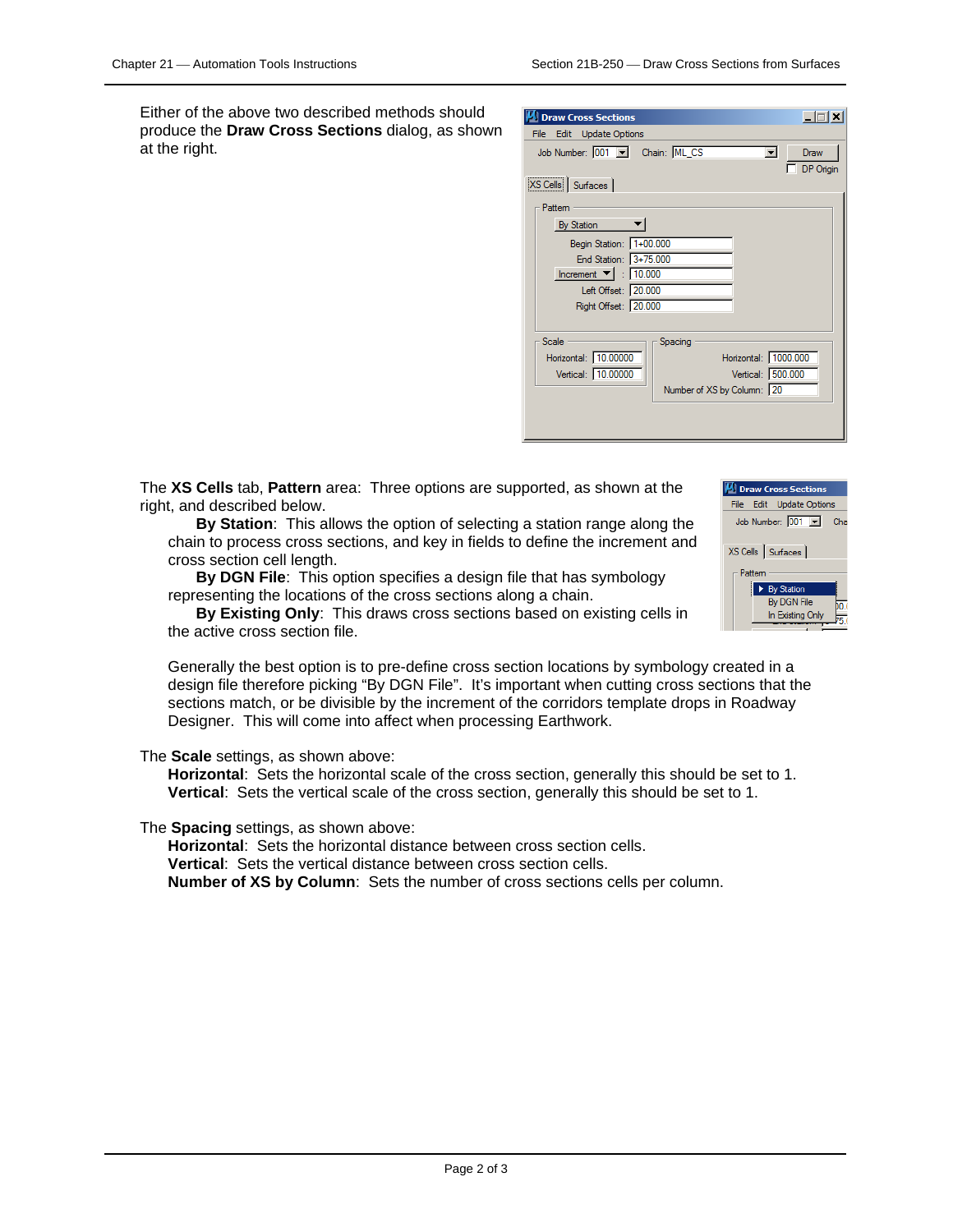#### On the **Surfaces Tab**, **General** area:

Each Surface must be added to the list box via the action buttons to the right of the dialog, (as located by the red arrow).

When the **DP Origin** option is checked,  $(\boxtimes)$ , (as located by the blue arrow), this provides the opportunity to select any location in the file to place the cross sections.

When the list box is populated, select the "**Draw**" button, as located by the green arrow.



**Details** – select between **DTM File** and **Tin file**, as shown at the right. **DTM file**: This option will be used when generating cross sections with Corridor Modeler for both the existing ground and proposed surface created through Roadway Designer.

**Tin File**: This option is for generating surfaces for cross sections other then the use of Corridor Modeler surfaces.

**Method** – select between **Triangles** and **Break Lines**, as shown at the right. When generating cross sections with a TIN or DTM file, **Triangles** will be selected to draw the cross sections.

If a site model is being used, then **Break Lines** may be selected.

- **Type** select between **Line** and **Line String**, as shown at the right. Cross Section lines can be drawn as **Lines** or **Line Strings.** The **Line Strings** option is the preferred.
- **Display Settings** select between the two options shown at the right. **By Level Symbology**: Symbology may be specified for the surface.

**By Feature**: Allows the use of selecting pre-defined symbology from the Design and Computation (D&C) Manager.

When using Corridor Modeler, a DTM will be used for existing ground. The symbology will be controlled by using "**By Level Symbology**" or "**By Feature**".

Proposed cross section symbology is controlled by **Roadway Designer.** The same symbology used to create the templates will be drawn in the cross sections. The **Symbology**  setting must be "**By Level Symbology**", but when drawn the symbology will be ignored.

**Text Settings** - When cutting cross sections from DTM files, the component point names in the templates are placed in the cross section file. The **Text Settings** are directly related to the design file's active settings.



| Method: | <b>Triangles</b> |
|---------|------------------|
|         | BreakLines       |

 $\triangleright$  Tin File: Dtm File:

Details

ttings